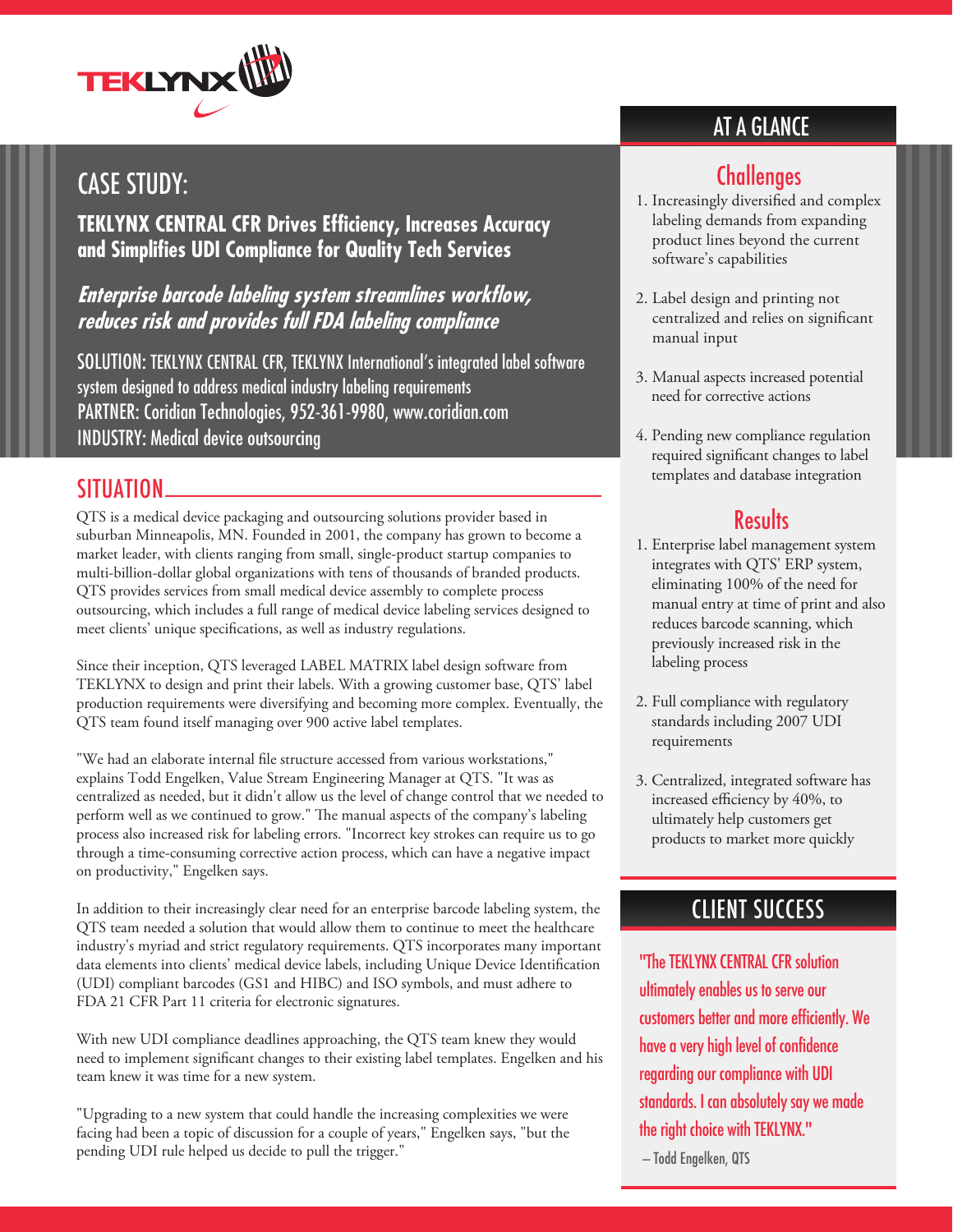#### SOLUTION

Engelken and his team selected TEKLYNX CENTRAL CFR as their new enterprise label management system, and purchased it through TEKLYNX Strategic Partner Coridian Technologies. QTS is a longtime customer of Coridian Technologies, and the QTS team sought counsel from the solutions provider around the labeling system change.

"In the business QTS is in, companies often have to upgrade to a system-wide software solution for their labeling and data collection, because errors are most commonly seen in the label-generation part of what they do," says Rob Yanda, Senior Account Manager for Coridian Technologies.

## KEY RESULT

The ability to integrate with the ERP system significantly reduces the possibility of labeling errors through 100% elimination of the need for manual entry per Coridian through reducing the need for barcode scanning.

The Coridian Technologies team and TEKLYNX collaborated to develop a proposed solution for QTS, anchored by TEKLYNX CENTRAL CFR. During implementation, TEKLYNX and Coridian Technologies consulted closely with QTS around the process of integrating the TEKLYNX software with QTS' Enterprise Resource Planning (ERP) system. "TEKLYNX was very responsive throughout the development process, and communication was always very open and easy," Engelken says. "We were able to keep moving on things and keep the process going for a smooth implementation."

The smooth implementation included the validation process, with QTS writing validation test plans and executing them internally, including software validation as well as installation, operation and performance qualifications for both TEKLYNX CENTRAL CFR and QTS' internal systems. "The documentation TEKLYNX provided during the validation process was helpful in that we were able to leverage it to help minimize overlap within our internal validations," explains Engelken. "As an example, we referenced the TEKLYNX documentation as evidence that validations were complete on the overall system, and used that as justification for not revalidating font formatting and other aspects."

A key advantage of TEKLYNX CENTRAL CFR for QTS was the fact that it enabled efficient label conversion from LABEL MATRIX. "We were looking for as much interchangeability with our old software as we could find," Engelken says. "We really wanted to minimize the amount of work we had to do to convert all of our existing files to a new software, to save time and also minimize the potential for corrective actions."

Beyond the streamlined conversion opportunities, TEKLYNX CENTRAL CFR beat the competition on a number of other fronts. Similarly priced solutions did not offer the full suite of tools QTS needed or the ease of integration with their ERP system, and a much more expensive software led with key functionalities QTS didn't need. TEKLYNX CENTRAL CFR, sold by Coridian Technologies, Engelken affirms, offered QTS the best value.

#### RESULTS

With TEKLYNX CENTRAL CFR, the QTS team is experiencing the benefits of a centralized and streamlined label management process that includes full regulatory compliance capabilities, thanks to TEKLYNX and Coridian Technologies.

Efficiencies began with the conversion process. Engelken estimates that the label converter functionality that streamlined QTS' migration from LABEL MATRIX to TEKLYNX CENTRAL CFR offered a significant time savings versus building and copying a label from scratch. "We're running on average 40% less time to convert an entire product line from LABEL MATRIX to TEKLYNX CENTRAL than it would take to re-build," Engelken says, "so that time savings starts to add up quickly." In fact, across the hundreds of product lines in QTS' client portfolio, the label conversion tool saved the QTS team over 400 hours.

The robust and versatile interaction between QTS' ERP system and TEKLYNX CENTRAL CFR is another key benefit, as information for the labels is pulled directly from their ERP system. "We are having to do a lot less manual entry as we are starting a new print job," Engelken says. "That reduces the possibility for errors, which is a huge consideration. If we were to manually enter the wrong thing, that could potentially cost us a lot of time."

The ERP integration also significantly reduces corrective action potential, by eliminating 100% of the need for manufacturing staff to make decisions about label template selection. The engineers who convert or design the labels now make this decision. "We've drastically reduced the probability of error by moving that decision up to the customer-specific engineer," Engelken says.